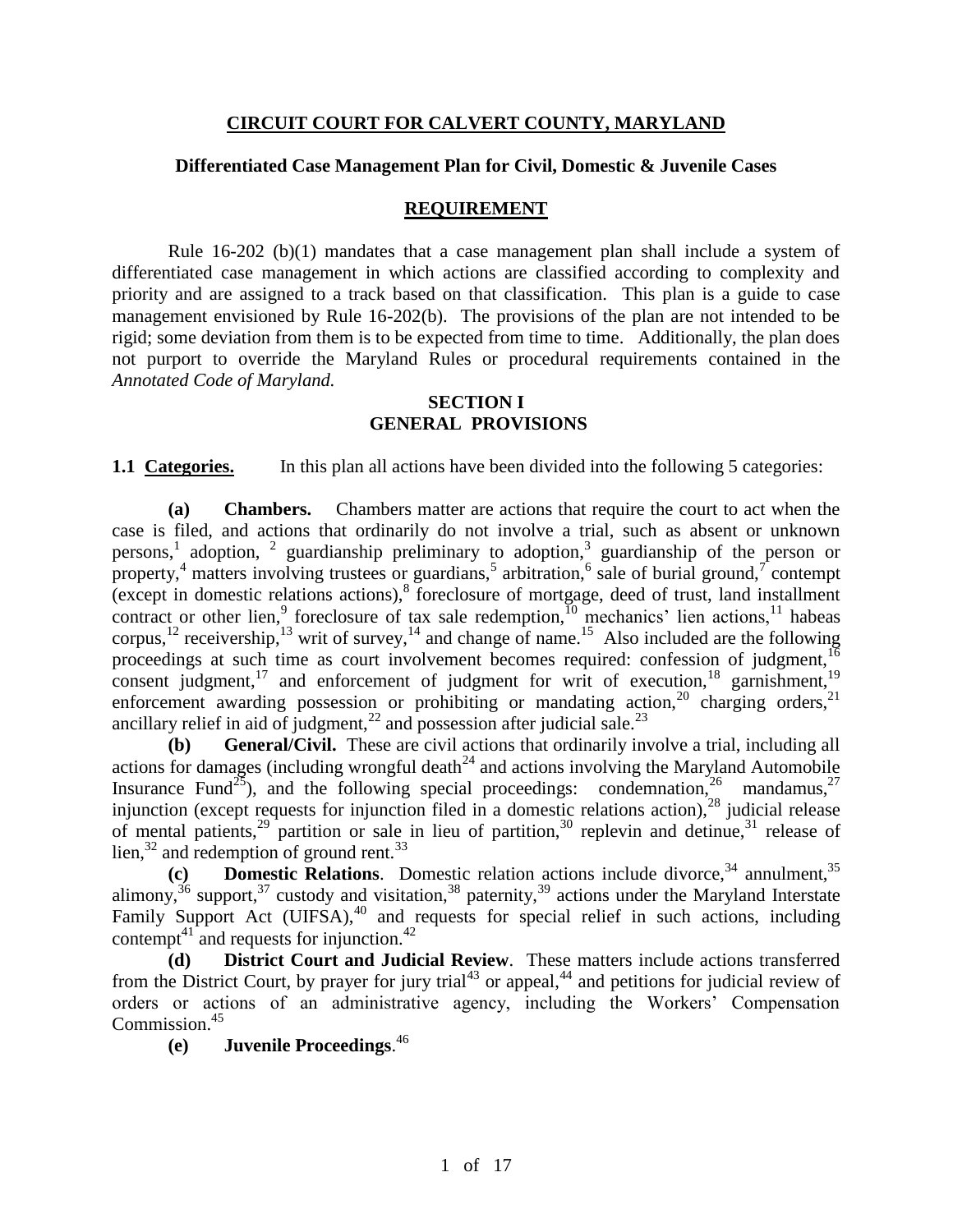**1.2. Common tracks.** Many actions, such as on-the-record appeals from the District Court and judicial review of administrative proceedings, are assigned to a track according to complexity and priority by the nature of the proceeding.

**1.3. Information reports.** Copies of the forms required by Rule 16-202(b)(3) and adopted by the Court of Appeals shall be made available by the clerk's office to all parties, without charge. Information reports are not required in juvenile proceedings, and in other actions specified in current administrative order of the Chief Judge of the Court of Appeals. However, even if required, failure to file an information report does not affect acceptance or processing of a complaint or answer. When filed, information reports shall be placed in the case file, and shall be used to assist in making the determinations required in other Sections of this Differentiated Case Management Plan, and not for any other purpose.

**1.4. Telephone participation.** An attorney may elect to participate in a scheduling or pretrial conference by telephone, if such participation is expressly authorized by the court. Attorneys and their clients must be present for a settlement conference. Attorneys participating by telephone shall be considered, for all purposes, to be in the presence of the court. An attorney who is not physically present or participating by telephone at the time stated in the Order for Scheduling Conference shall be considered absent and subject to all decisions made at the scheduling conference and/or appropriate sanctions for failure to appear.

# **1.5 Postponements – changes of assignment.**

**(a) Procedure for making changes**. A date contained in a scheduling order, settlement conference order or pretrial order may be changed by the court, on its own initiative, or on request of a party submitted for court approval in the manner provided in section (b) of this paragraph.

**(b) Change of trial, hearing or conference dates**. A party who desires a change of the date and/or time of any trial, hearing or conference must file a motion, which clearly states the reason the postponement is being requested. If a conflict in court appearance schedules is the reason given for the request, the name and location of the other court and the case number presenting the conflict must be included in the motion. An existing notice of trial, scheduling order or pretrial order remains in full effect until a change has been approved in writing by the court. If a change of date is approved, all instructions and other provisions of the original notice or order remain in effect unless changed by the court.

**(c) Removal from trial calendar**. An action shall not be passed for settlement or otherwise removed from the trial calendar except by the filing of a stipulation of dismissal, an order in accordance with Rule 2-506, or other documentation required by the court.

**1.6. Striking of attorney's appearance.** Pursuant to Maryland Rule 2-132, unless a litigant has another attorney of record, attorneys must file a motion to withdraw their appearance. The rule also states in part that "the court may deny the motion if withdrawal of the appearance would cause undue delay, prejudice, or injustice." Therefore, if there is any matter scheduled in the case within thirty (30) days of a motion to withdraw, extenuating circumstances may have to exist in order for the court to grant the motion. Extenuating circumstances may include safety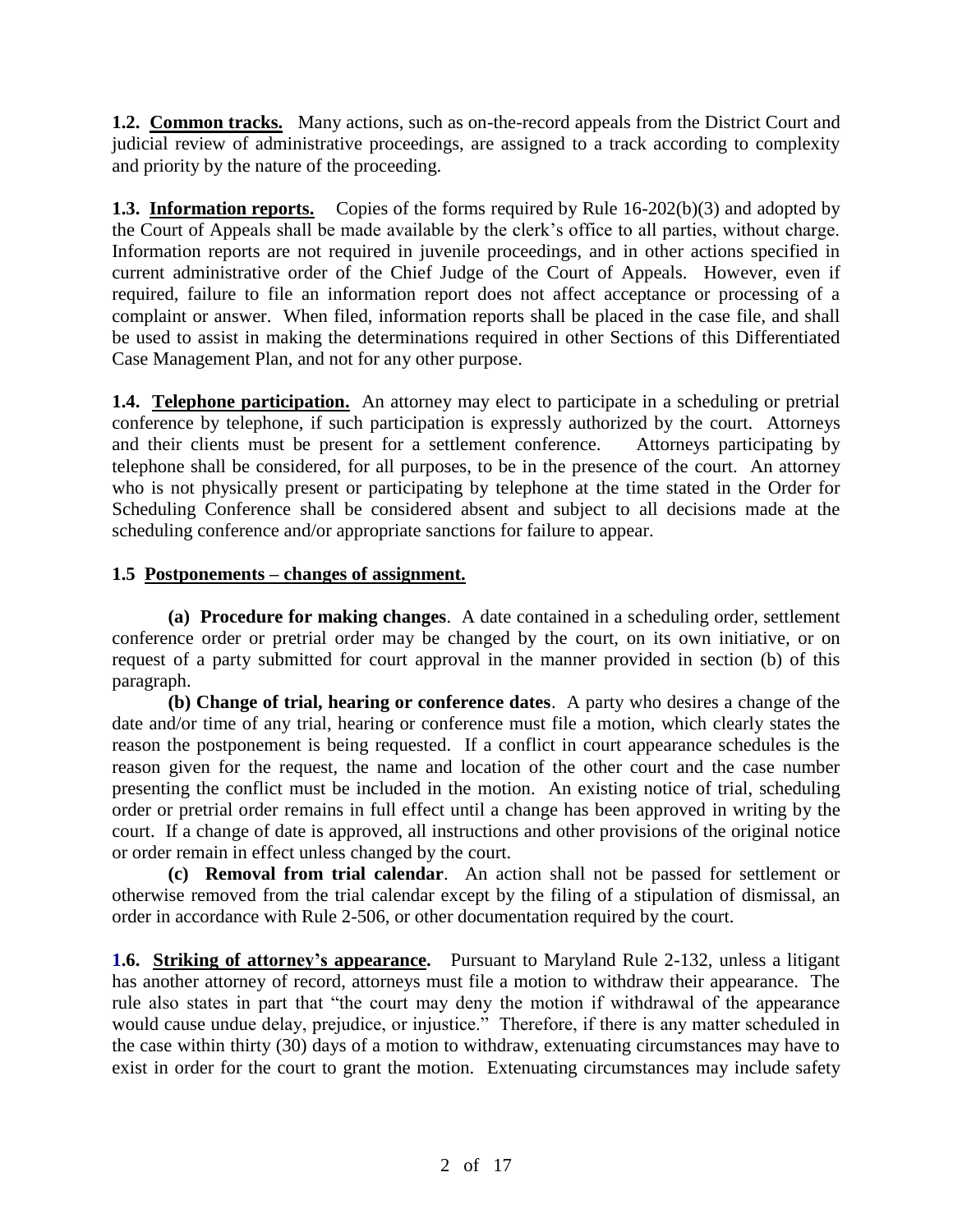concerns or issues of perjury. Non-payment of legal fees shall not constitute extenuating circumstances, unless specifically approved by the court.

## **SECTION II CIVIL CASES**

### **2.1 Conferences to determine case track and progression**.

#### **(a) Scheduling conferences and orders.**

**(i)** When anticipated length of trial and complexity of case warrant, a scheduling conference shall be held in contested general civil trial actions and in common category actions which may involve trial to discuss: case track, discovery deadlines other pretrial activity, settlement conference date, other matters referred to in Rules 2-504 through 2-504.2, employment of Alternative Dispute Resolution ("ADR") measures, other matters relevant to the management of the case, and, to the extent then feasible, establishment of a trial date.

**(ii)** At the conclusion of the conference (or shortly thereafter), the court shall issue a scheduling order, setting forth the date of a pretrial conference, prior to which all discovery and pretrial activity must be completed (Rule 2-404), and other matters decided which control the subsequent course of the action, and are subject to modification by the court, Rule 2- 504.2 (c).

**(b) Pretrial conferences**. Pretrial conferences may be held at any time in accordance with Rule 2-504.2 and shall ordinarily be held shortly prior to trial to address unresolved issues. A written statement addressing the matters listed in Rule 2-504.2 (b) must be filed by the parties not later than five days before the pretrial conference. The conference may include discussion of subjects referred to in Rules 2-504 through 2-504.2, and any other matter pertinent to the management of the case. At the conclusion of the conference (or shortly thereafter), a pretrial order amending or supplementing any prior scheduling order or notice of trial may be issued in accordance with Rule 2-504.2(c), setting forth the matters decided which control the subsequent course of the action, subject to modification by the court.

### **2.2. Assignment to trial tracks**.

**(a) Expedited trial track**. Workers' Compensation cases and other actions shall be assigned to the expedited trial track when it appears (i) that only minimal discovery, informally arranged by the parties is required, (ii) the parties shall be prepared for trial in approximately six months, and (iii) only one or two days shall be required for trial. A scheduling order, setting forth all appropriate dates and deadlines, shall be issued by the Assignment Office. A pretrial conference may be waived, if the court deems appropriate.

**(b) Standard trial track**. An action shall be assigned to the standard trial track when it appears that the need for trial preparation is approximately seven to nine months. At, or promptly after the initial pretrial/scheduling conference, the Assignment Office shall issue a scheduling order that includes the dates for completion of all discovery and other pretrial activity in sufficient time to provide for a meaningful discussion at the follow-up pretrial conference. A follow-up pretrial conference shall be conducted between four to six weeks prior to trial.

**(c) Complex trial track**. An action shall be assigned to the complex trial track when it appears that more than nine months shall be required for pretrial procedures or that the action is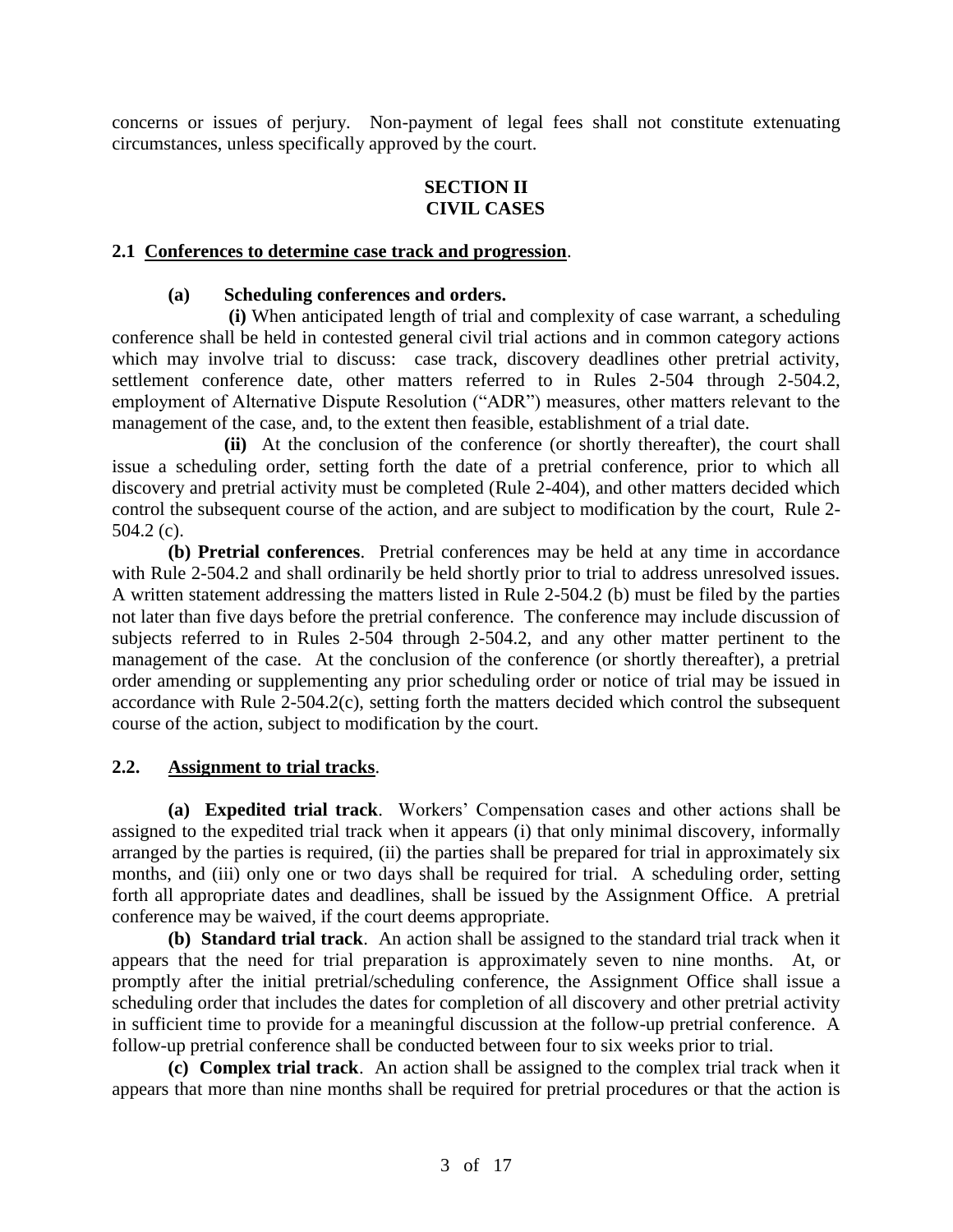otherwise of an unusual or complex nature. At, or promptly after the initial pretrial/scheduling conference, the Assignment Office shall issue a scheduling order that includes the dates for completion of all discovery and other pretrial activity in sufficient time to provide for a meaningful discussion at the follow-up pretrial conference, which shall be conducted approximately eight to ten months after the initial pretrial/scheduling conference and is at least three months before trial.

# **2.3. Assignment of trial date.**

**(a) Assignment of trial dates**. Unless a trial date has been previously assigned or the court otherwise directs, immediately following a follow-up pretrial/settlement conference, the Assignment Office shall assign the action for trial and give the parties verbal notification of that date. Written notice of the trial date shall be sent within five working days of the follow-up pretrial/settlement conference.

**(b) Motions to be filed prior to trial**. All notices of trial shall contain the provisions of paragraph 1.5(a) of this Differentiated Case Management Plan. In actions to be tried by jury, the following procedure shall be observed: (i) motions to provide peremptory challenges different from those provided in Rule 2-542 (four per Party, with several plaintiffs or several defendants considered as a single party) must be filed at least 45 days prior to trial date; (ii) *voir dire* requests must be filed at least seven days before trial; and (iii) requests for instructions must be filed before the commencement of trial. Requests for standard instructions may be made by reference only to the appropriate section of the Maryland *Pattern Jury Instructions*.

**2.4. Hearings (effect and scope)**. Establishment of a hearing date does not affect any existing scheduling order, pretrial order or trial date, unless otherwise ordered by the court. In addition to any specific matter referred to in a notice of hearing, a hearing shall involve (i) consideration of all other motions filed at least twenty days before the hearing date, (ii) a pretrial/scheduling conference, if none has been held, (iii) any other matter relevant to management of the action which may be considered at a pretrial/ scheduling, pretrial or pretrial/settlement conference, and as appropriate, (iv) issuance or modification of a scheduling or pretrial order.

# **2.5. Orders and notices.**

**(a) General contents**. All orders and notices relating to the assignment of cases for trial, conference or hearing shall contain the date, time, location, purpose and scope of the proceeding referred to in the order or notice and may contain any other matter referred to in Rules 2-504 through 2-504.2 which is pertinent to the management of the case.

**(b) Contents of pretrial/settlement conference orders.** All orders for a scheduling, pretrial or settlement conference shall direct that the parties confer in person or by telephone and attempt to reach agreement or narrow the areas of disagreement regarding the matters that may be considered at the conference or other proceeding which is the subject of the order or notice, as required by Rule 2.504.1.

**(c) Contents of scheduling orders**. In addition to other information required by the immediately preceding section (b) of this paragraph, scheduling orders shall contain the date for a pretrial/settlement conference and provide for completion of all pretrial activity at least twenty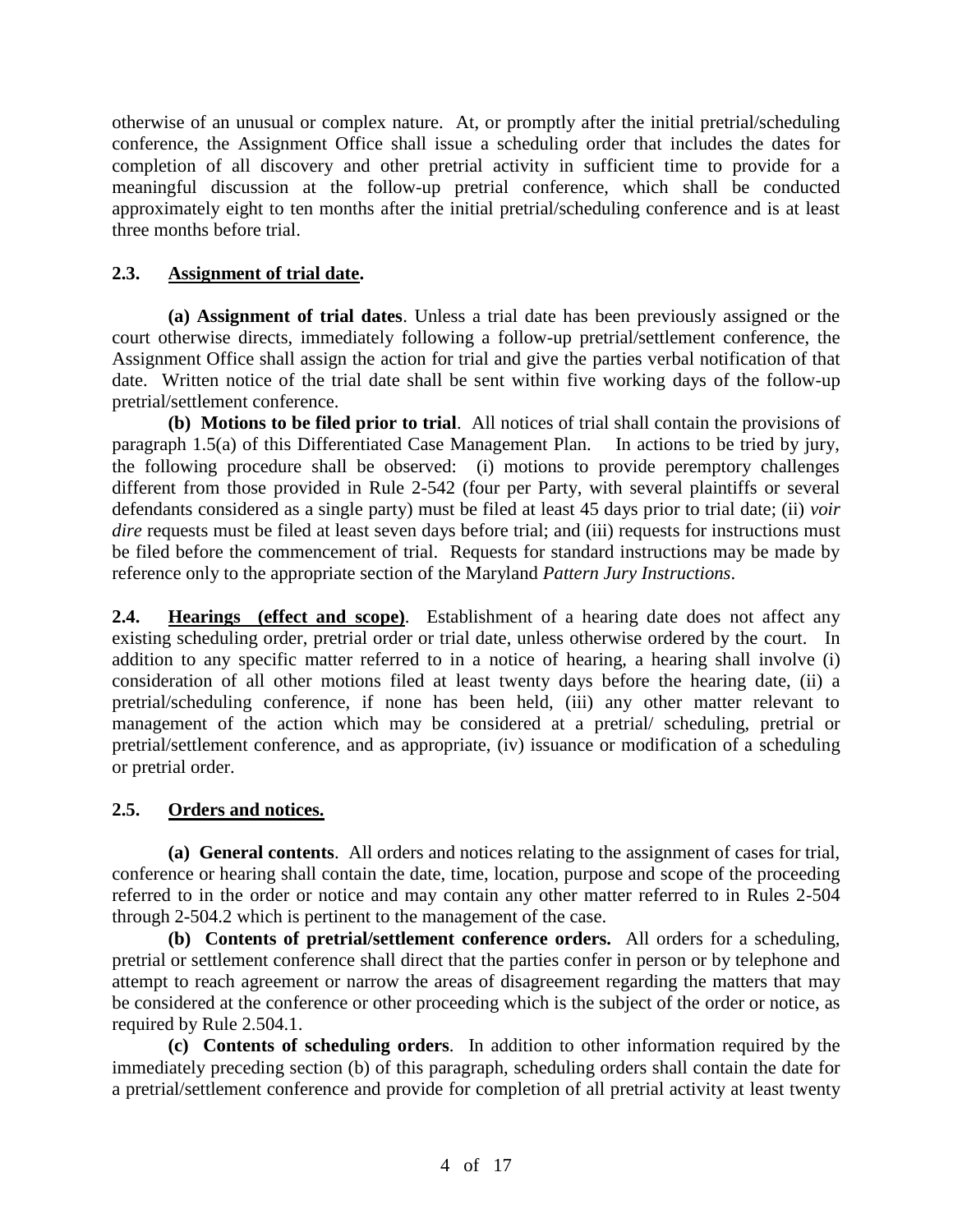days prior to that conference by establishing: (i) dates by which each party must identify all persons whom the party expects to call as expert witnesses at trial, including all information specified in Rule 2-402 (e)(1)(A); (ii) dates for the completion of all discovery; (iii) a date by which all motions for summary judgment or other dispositive motions must be filed; (iv) a date by which any additional parties must be joined or amendments made to the pleadings; and, (v) a direction that the parties and counsel be prepared at the time of the pretrial/settlement conference to establish a trial date.

**(d) Contents of Pretrial Orders**. A Pretrial order shall contain the information required for a Scheduling Order, except that a Pretrial order which amends only sections of an existing scheduling or pretrial order may include only the amendment and a statement that all other provisions of the existing order remain in effect.

### **2.6. Notices of hearing or trial**.

**(a) Effect of Notices.** Notices of a hearing or trial date do not change or modify any date or other provision of any existing pretrial orders. A notice changing the date of a conference, hearing or trial shall contain a statement reflecting that fact and need not set forth other provisions of a prior order.

**(b) Contents relating to hearings**. In addition to the information required in paragraph **2.7** of this Differentiated Case Management Plan, Notices that relate to hearings shall contain the information required by paragraph 2.4 of this Differentiated Case Management Plan.

**(c) Contents relating to trial**. In addition to the information required in paragraph 2.5 of this Differentiated Case Management Plan, Notices of Trial shall direct that (i) motions *in limine* must be filed at least fifteen days prior to the trial date; (ii) counsel shall be present in the Courtroom at least thirty minutes prior to the beginning of trial; and (iii) all materials which may be offered as exhibits shall be presented to the Courtroom Clerk at that time for pre-marking, but an object so marked and not referred to at trial shall not be considered as an exhibit for purposes of Rule 2-516.

**2.8. Regular Child Support Days**. The court shall normally hear arraignment and contempt hearings involving child support filed by the Bureau of Support Enforcement three days each per month, as directed by the county administrative judge. Changes in regular days, including addition of hearing dates to the court calendar must be approved by the county administrative judge.

### **SECTION III DOMESTIC RELATIONS PROCEDURES**

## **3.1. Emergency situations (domestic violence petitions /** *ex parte* **petitions /***ex parte* **hearings)**.

**(a) Emergency inquiry.** Notwithstanding any other provisions of this Differentiated Case Management Plan, if a complaint, answer or other paper filed by a party suggests that a serious crisis exists which may result in serious physical or catastrophic financial harm to a party or a minor child of the parties unless immediate action is taken, and the court determines that the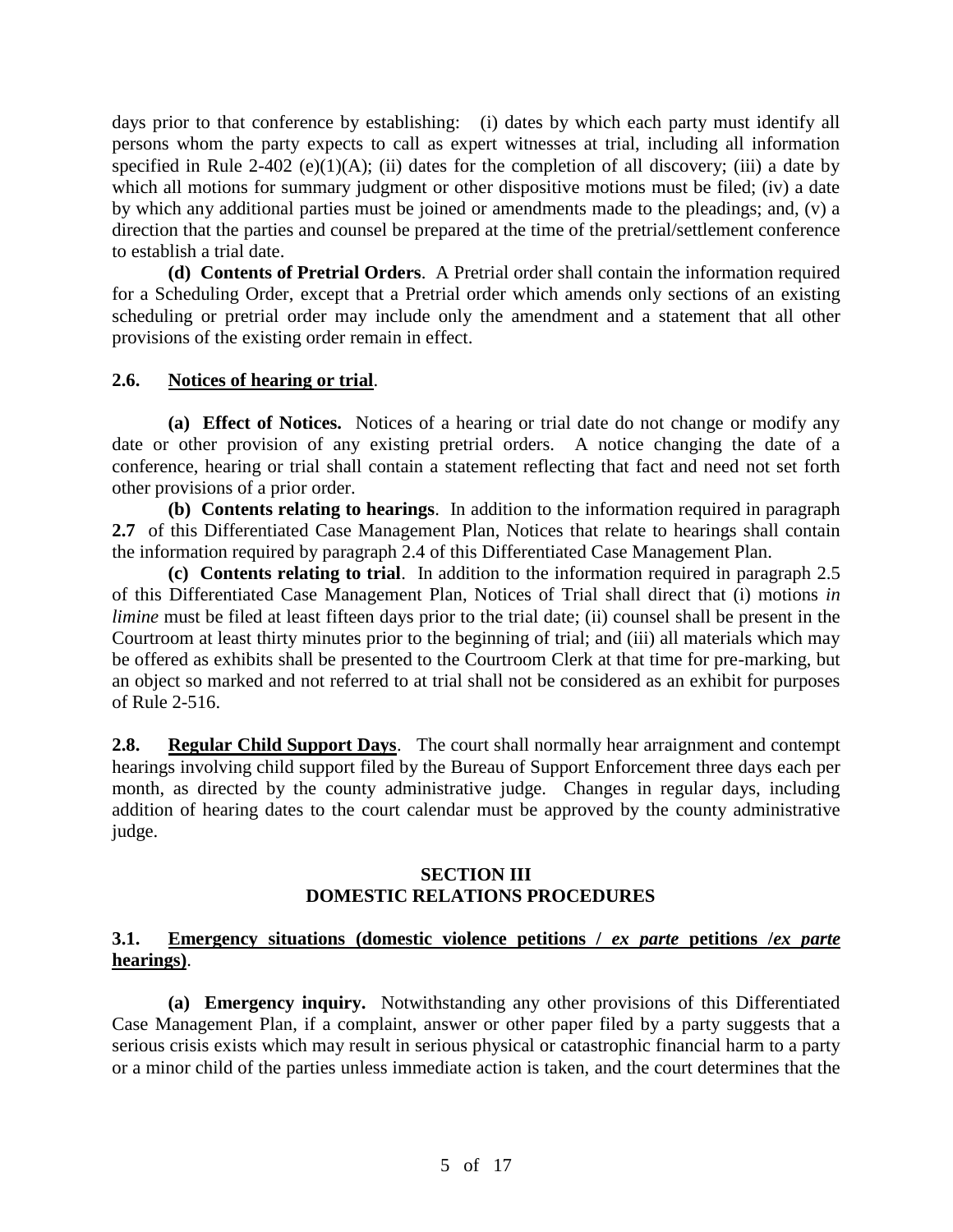petitioner has notified the opposing party, the court shall conduct an "on-the-record" inquiry as deemed necessary. The record of such inquiry may be limited to tape recording the proceedings.

**(b) Search for related cases, granting of** *ex parte,* **and case transfer.**Clerk's Office personnel shall research District and Circuit Court databases for other pending domestic cases involving the parties listed in the petition (specifically, child custody and visitation, alimony, spousal support, child support, and other domestic violence cases). If a case is found to be pending in the District Court, this Court may direct that the case be transferred to District Court for the protective order hearing, after conferring with the District Court judge to coordinate timing of the hearing. Clerk's Office staff shall coordinate the protective order hearing date, time and place with the receiving court, and the judge shall include that information in the *ex parte* order. Clerk's Office staff shall notify the receiving court of any transfer of actions, including information regarding related cases within the receiving court.

**(c) Granting of e***x parte* **order – scheduling protective order hearing**. If the results of the Clerk's Office search for related pending cases is negative, and the judge grants the petition, the *ex parte* order shall be issued in the courtroom, and shall include the date, time and location for the protective order hearing, which shall be conducted within seven days, provided the respondent is served. The file shall be presented to the judge on the date scheduled for the protective order hearing whether the respondent has or has not been served. The file shall include information advising the judge of the status of service. If no return of service is in the file, Clerk's Office personnel shall contact the agency responsible for service, determine the status, and advise the judge, in writing, of the agency's response. If the respondent is not served, the petitioner can request an extension of the *ex parte* order for service on the respondent. In addition, if the respondent has not been served, the judge, in his/her own discretion, may extend the *ex parte* order without a request. The *ex parte* order cannot be extended beyond thirty days from the original date of the order.

**(d) Denial of** *ex parte* **petition.** If the judge denies the petition, the case is concluded, and no further action shall be taken.

## **3.2. Requests for emergency relief and requests for expedited relief (non-protective order cases)**

**(a). Emergency relief.** Requests for emergency relief or *ex parte* relief shall be verified and filed in writing giving the opposing party 24 hours' notice. No motions for emergency relief shall be granted unless a pleading for permanent relief has been filed at the same time or prior to the emergency motion.

**(b) Initial review.** The request for relief shall be reviewed by the master or a judge, if the master is unavailable, for an initial determination of the existence of an emergency.

**(c) Hearing for emergency relief.** If the court determines that an emergency exists, it shall be the practice to have the parties and counsel appear for a brief hearing on the issue of the emergency only. Typical emergencies would involve child abuse or neglect with a sufficient showing that there is an imminent risk of substantial and immediate physical harm or harassment to a child or party.

**(d) Expedited relief**. A party or counsel may file a motion for expedited relief, if the facts of the case do not rise to the standard for emergency relief. These issues typically involve unreasonable deprivation of visitation for an extended period of time, financial hardship to one party, inability to enroll a child in school, and inability to provide medical care. In these cases,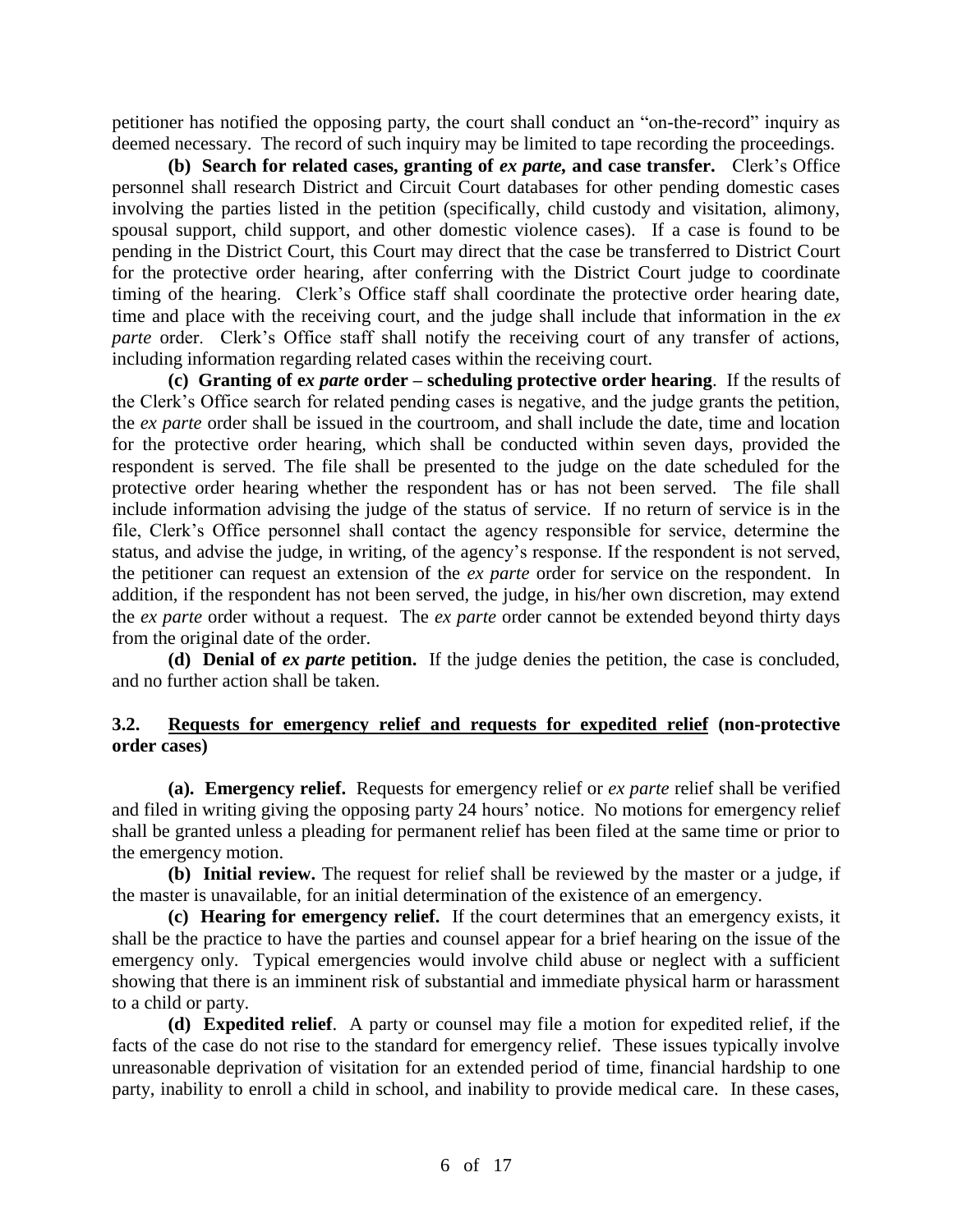the court may schedule a conference call, a status/scheduling conference or a hearing depending on the circumstances, and may result in an order shortening the time to answer.

**(e) New cases – issuance of summons.** In situations where the case is new and a request for emergency or expedited relief has been requested, the clerk shall issue a summons for the underlying request for permanent relief. Once the pleadings have been served, the case shall follow the normal procedures for a new filing.

## **3.3. Procedure when domestic action case is filed**.

**(a) Case number.** If the initial information report discloses a prior proceeding between the parties in this court, the action shall be filed in that prior proceeding, unless the action is a new paternity proceeding. No new action shall be filed in a domestic violence proceeding.

**(b) Contempt**. If the action involves a request to find a person in contempt, Clerk's Office personnel shall forward the file to the court (master or judge) for consideration in accordance with Maryland Rule 15, Section 200.

**(c) Other actions**. In any other action, the procedures set forth in paragraph 2.4 shall be followed when an answer is filed.

## **3.4. Procedure when answer filed.**

**(a) Uncontested action.** If an answer or amended answer filed by an unrepresented litigant or by an attorney indicates that the action is wholly uncontested, the action shall be set in for hearing for uncontested divorce, usually within 45 days of answer. Notice shall be sent to attorneys and unrepresented litigants; such hearing notice shall inform attorneys and the parties of the requirement to have a corroborating witness present at the hearing.

**(b) Contested action, scheduling conference**. If an answer or amended answer indicates that issues are contested, the court shall review the file and forward the file to the Assignment Office. Unless both parties are self-represented, the Assignment Office shall then set a scheduling conference on a date that is within thirty days of the filing of the answer. Generally, no scheduling conference shall be conducted for self-represented litigants.

## **(c) Contested custody/visitation - ADR programs**.

**(i)** The Family Services Office shall schedule those Alternative Dispute Resolution programs that the Court has directed and prepare an order for the court's signature.

**(ii)** Regardless of the results of the mediation process, the mediator shall file a written report with the Family Services Office when the process is completed but no later than thirty days from the final mediation session. If the parties reach agreement, the mediator shall submit that agreement to the court through the Family Services Office. If the written agreement is received and found acceptable by the court prior to the settlement conference, and all other issues are resolved, the court may proceed with an uncontested divorce on the date of the settlement conference. Otherwise, the conference may be canceled and the action shall be set for an uncontested divorce hearing. If there are issues, other than custody and visitation, the case shall proceed to a settlement conference.

**(iii)**If the parties fail to reach an agreement through the initial ADR programs, the mediator shall notify the Court in writing within fifteen days*.* At the scheduling conference, the court shall determine if further services are necessary. The court may direct the Family Services Office to arrange for one, or a combination, of the following services: (i) custody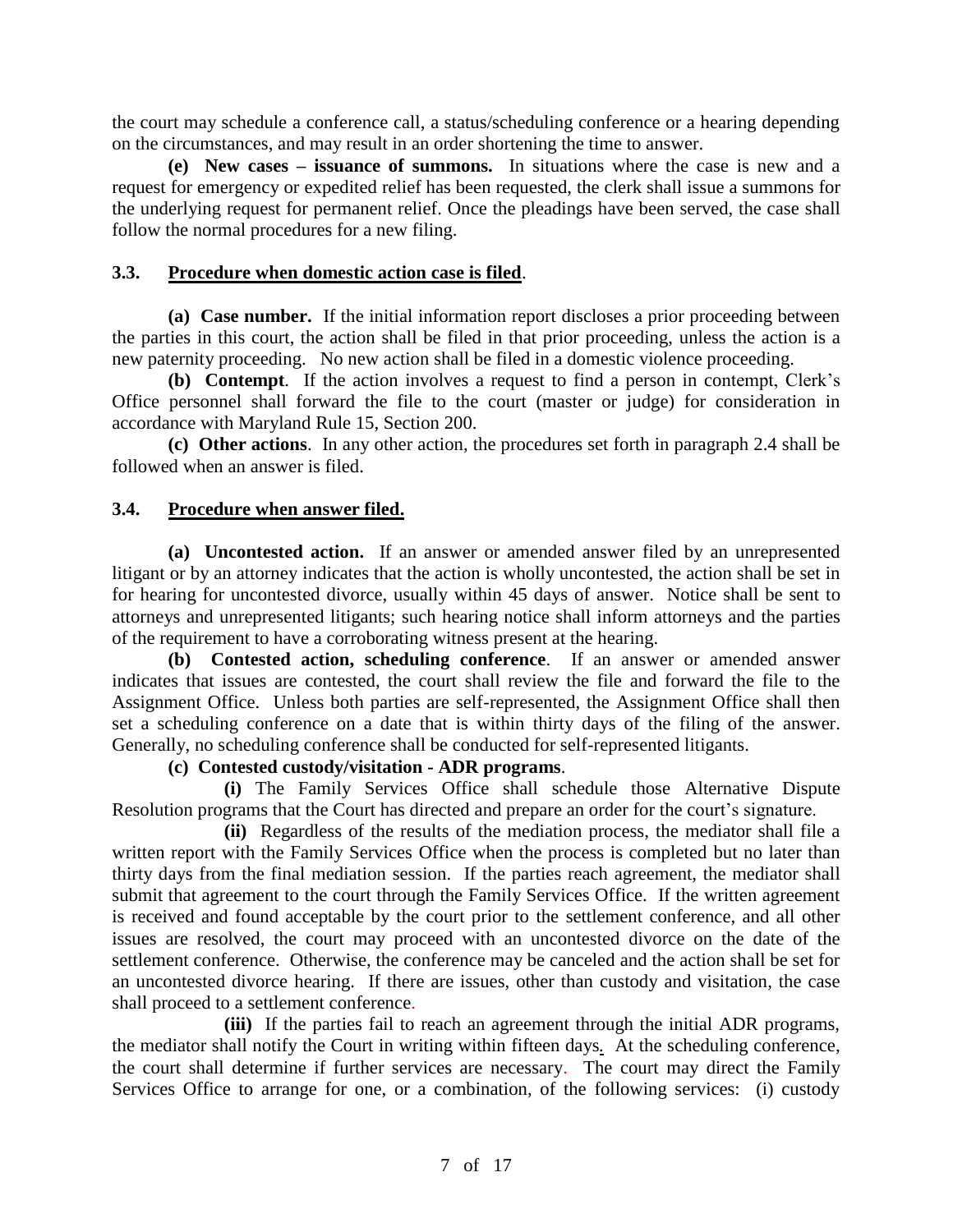evaluation by the court-appointed evaluator; (ii) home study by the Department of Social Services; (iii) substance abuse evaluation by designated agency; (iv) psychological evaluation by the court-appointed psychologist, or (v) any other program the court deems necessary.

**(iv)**If the parties reach agreement on custody and/or visitation during this process and prior to the settlement conference, and such agreement is reduced to writing and accepted by the court, the court may proceed on an uncontested divorce on the date of the settlement conference, provided there are no other contested issues between the parties.

**3.5. Scheduling conference; assignment to track**. On the basis of information obtained at the scheduling conference, the court shall assign an action to one of the following tracks.

**(a) Emergency domestic track**. An action shall be assigned to an emergency domestic track when it appears that an emergency exists as to require an immediate or expedited hearing by the court. Appropriate orders and notices shall be issued as required.

**(b) Expedited domestic track**. An action shall be assigned to the expedited domestic track when it appears that, issues, although not deemed to be an emergency, are of such concern to the court as to require shortened time to answer. A trial date shall be set on the earliest possible date, but not later than the third calendar month after the scheduling conference. If a settlement conference is not waived by the court, a scheduling order shall be issued which includes provisions for a settlement conference on a date not later than sixty days after the date of the scheduling conference, and specified dates for completion of all discovery and other pretrial activity in sufficient time to provide meaningful discussion at the settlement conference. The Assignment Office shall issue a notice of trial and, if required, a notice of settlement conference, promptly after the scheduling conference.

**(c) Standard domestic track**. All actions not assigned to the emergency or expedited domestic tracks shall be assigned to the standard domestic track. Trial shall be held as soon as possible after a settlement conference. Following the scheduling conference, a scheduling order shall be issued which includes provisions for a pretrial/settlement conference on a date within three months after the date of the scheduling conference and specific dates for completion of all discovery and other pretrial activity in sufficient time to provide for meaningful discussion at the pretrial/settlement conference.

**3.6 Assignment of domestic trial date.** At (or promptly after) a scheduling conference, unless a trial date has been previously assigned or the court otherwise directs, the action shall be set for trial and a notice of trial shall be issued.

**3.7. Financial information**. All parties are required to comply strictly with Rule 9-202 (e) (Financial statement – Spousal support) and Rule 9-202 (f) (Financial statement - Child support) and Rule 9-207 (Joint Statement of Marital and Non-Marital Property). Further attention is called to (i) the sanctions permitted by these rules, and (ii) the status of a financial statement attached to a pleading or amended pleading in accordance with Rule 9-202 (e) and Rule 9-202 (f) as "a section of the formal pleadings", as a result of which information materially differing from the most recently filed statement may not be permitted at trial.

**3.9 Submission of judgments for divorce.** A party seeking to file a final judgment in a divorce action must: (i) provide a proposed form of judgment, (ii) provide a completed report in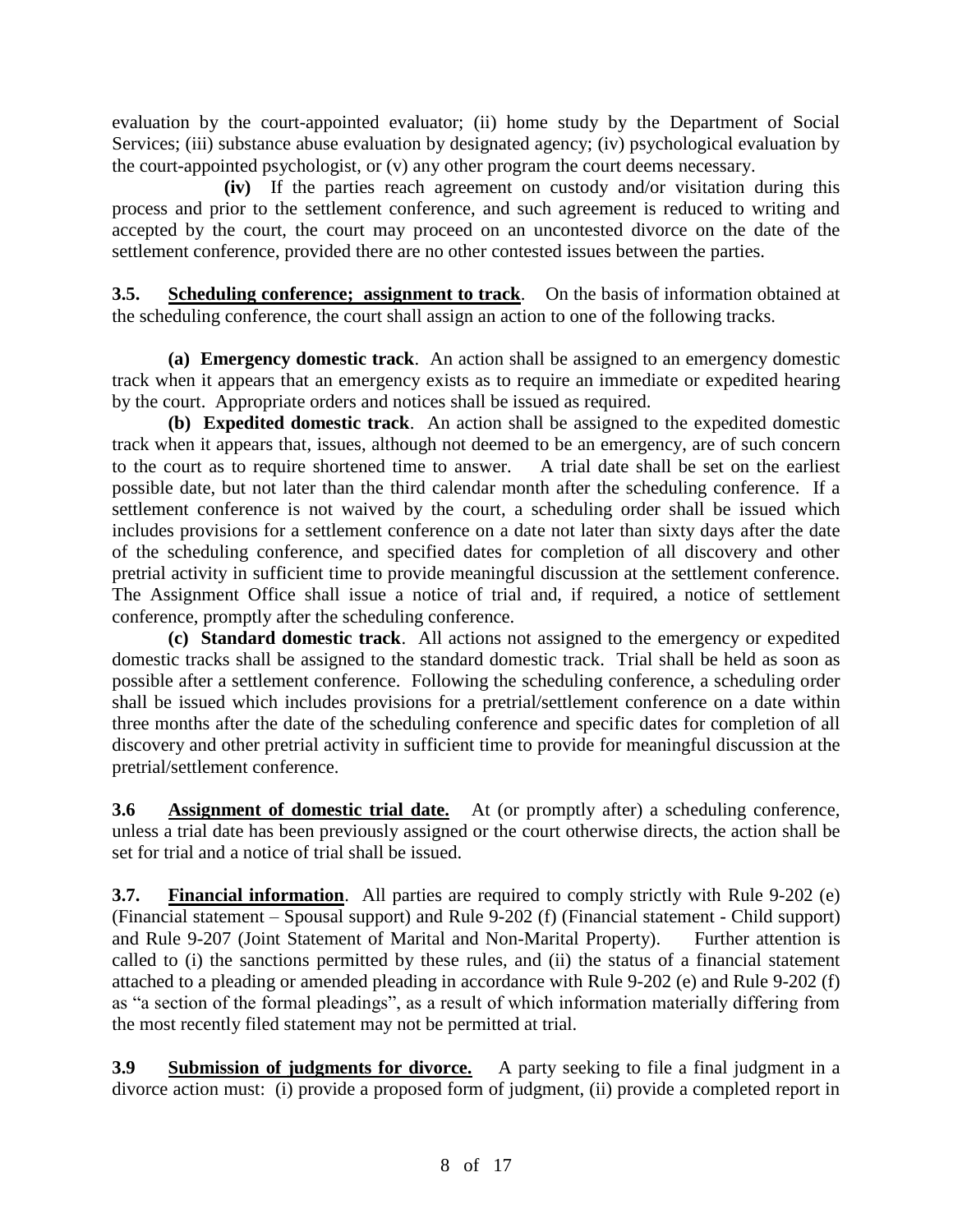the form required by Section 2-503 of the *Family Law Article* of the *Maryland Annotated Code*, and (iii) pay all open costs. A disposition date shall be scheduled for the presentation of a judgment of absolute divorce or any other order to be prepared by counsel and not presented at the time of the hearing. If the order or judgment has not been filed prior to the disposition date, the presence of counsel is required on the disposition date, and the parties may be required to appear if the court deems it appropriate.

**3.9 Dismissal of limited divorce action.** If a limited divorce case settles and the parties do not wish to obtain a judgment for limited divorce, the parties may file a line of dismissal with the clerk of the court along with a proposed order, or the court, at its discretion, may close the case and require the parties to re-open the case when they are ready to proceed with an absolute divorce**.** 

# **SECTION IV DISTRICT COURT ACTIONS - JUDICIAL REVIEW PROCEDURES**

**4.1** Definition of "claim." In connection with District Court actions referred to in this section, "claim" means the amount originally claimed by the plaintiff and does not include (i) the amount of any judgment which may have been rendered in the District Court or (ii) interest, costs or attorney's fees. If a counterclaim was filed in the District Court, "claim" means the higher of the amounts claimed in the complaint or counterclaim. In landlord and tenant actions, "claim" refers to the amount of rent claimed (*Courts Article*, Section 4-405).

# **4.2. District Court prayer for jury trial.**

**(a) Types of action involved**. By Rule 2-326, prayers for jury trial are treated in the circuit court on the basis of the amount of the claim or the subject matter of the action: (i) actions involving replevin, landlord and tenant (*Real Property Article*, Sections 8-401 and 8-402), distraint, forcible entry and detainer, recovery against a grantee (*Real Property Article*, Section 14-019) continue on the pleadings already filed, regardless of the amount of the claim and (ii) all other actions in which the claim is for \$30,000 require the filing of new pleadings.

**(b) Action when file received**. When the file is received from the District Court after prayer for a jury trial, Clerk's Office personnel shall issue a notice advising the parties of the docketing of the action in accordance with Rule 2-236(a) and, if appropriate include advice concerning the requirement for filing new pleadings in accordance with Rule 2-326(c).

**(c) Other actions**. Appealed *De Novo* actions shall be set for a scheduling conference within thirty days after the action is filed. The action shall then proceed in accordance with Section I of this Differentiated Case Management Plan, as if the action had been originally filed in this court, except that, unless a counter-claim, cross-claim, or amended pleading exceeding \$30,000 is filed, pleadings and discovery shall be governed by Title 3 of the rules.

# **4.3. District Court prayer for jury trial - new pleadings**.

**(a) Application of paragraph**. This paragraph applies only to cases involving prayers for jury trial in which notice was given in accordance with Rule 2-326(c).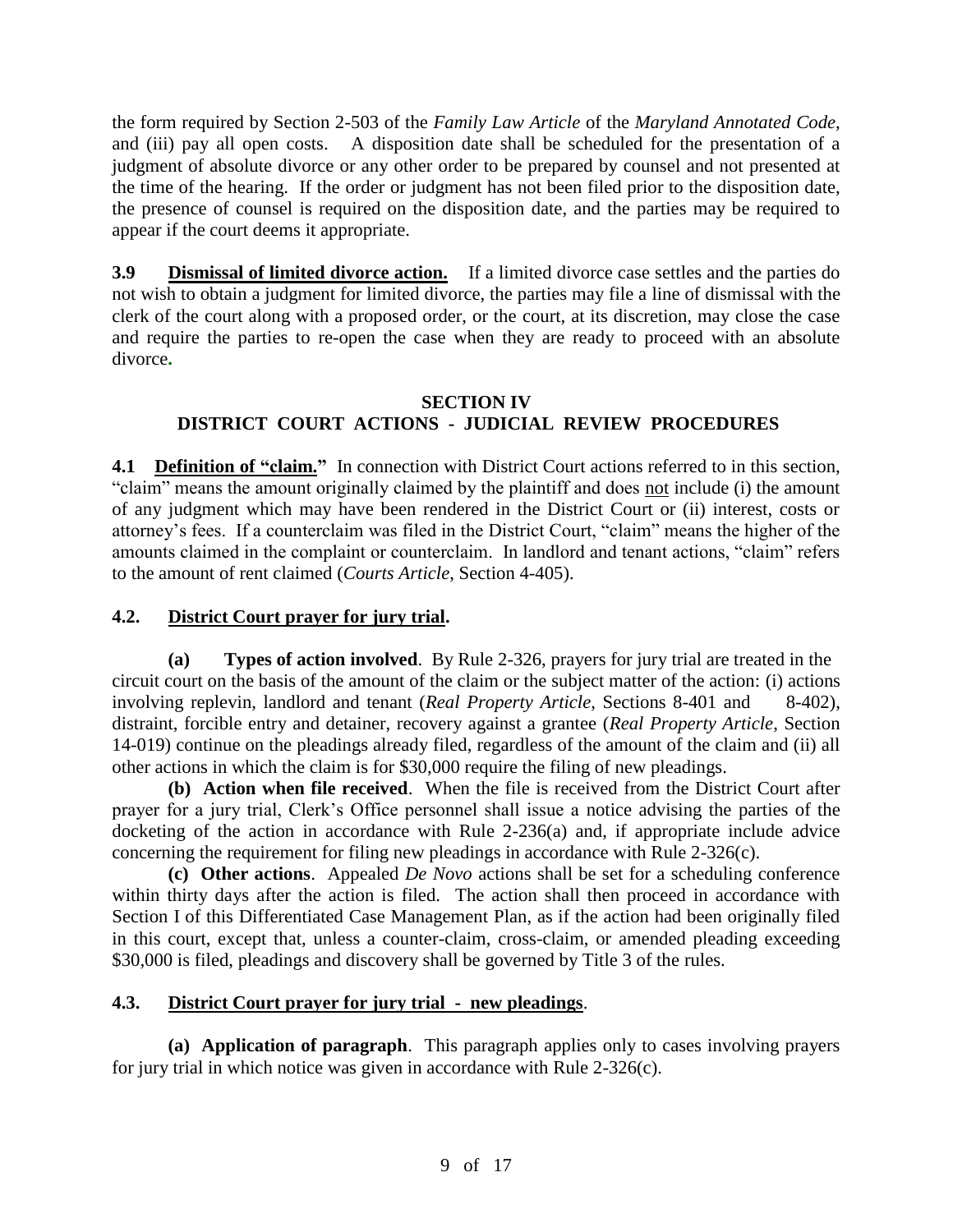**(b) Action when new pleadings filed**. When an answer is filed by any defendant in an action subject to this paragraph, a scheduling conference shall be set which is at least thirty days after the answer is filed. The action shall then proceed in accordance with Section I of this Differentiated Case Management Plan, as if the action had been originally filed in this court.

**(c) Inaction by Parties**. In an action subject to this paragraph, Clerk's Office personnel shall present the file for consideration by the court: (i) if a new complaint is not filed by the plaintiff within thirty days after the date of the notice, or (ii) if a defendant does not file an answer within thirty days after the date of service shown on the certificate attached to the new complaint.

# **4.4. District Court appeals.**

**(a) Types of action**. In accordance with Rule 7-102, appeals from the District Court are classified as a *de novo* appeal or an appeal on the record. A *de novo* appeal involves a retrying of the case; an appeal on the record involves review of the District Court's decision.

**(b***) De novo* **District Court appeals**. When the record is received from the District Court in a de *novo* appeal, a hearing shall be set within thirty days. The action shall be conducted in accordance with Rule 7-112, except that if a counter-claim, cross-claim, or amended pleading exceeding \$30,000 is filed, pleadings and discovery shall be governed by Title 3 of the rules.

**(c) On-the-record District Court appeals**. When the record is received from the District Court in an on the record appeal, Clerk's Office personnel shall (i) forward the file to the Assignment Office to set the case for a hearing which is at least sixty days after the date the record is filed; (ii) issue a notice advising parties of receipt of the record in accordance with Rule 7-113 (c) and of the date of the hearing; and (iii) make a notation to take any further action which may be required by section (d) if no memorandum is filed by the party who filed the appeal or if neither party requests a hearing. (See Rules 7-102 (a) and 7-113).

**(d) Inaction by the parties.** In cases in which notice is given in accordance with section (c) in an on the record appeal, Clerk's Office personnel shall present the file for consideration by the court 31 days after the notice was issued, prior to the assigned hearing date, if no party has requested oral argument in writing (See Rule 7-113 (d)(3) and (e)) or if no memorandum has been filed.

**4.5. Judicial review; procedure when petition filed.** At the time when a petition is filed seeking judicial review of an action or order of an administrative agency, Clerk's Office personnel shall (i) send notice of filing of petition for judicial review as required by Rule 7-202  $(d)(2)$  and (ii) make a notation to take the further action provided in the next paragraph. When entering the caption of the agency proceeding in accordance with Rule 7-202 (b), it is sufficient to indicate the agency case number.

**4.6. Judicial review; procedure before record filed.** Prior to the time when the record is received from the administrative agency, Clerk's Office personnel shall present the file to the court for consideration:

**(a)** if the administrative agency fails to file the certificate of compliance required by Rule 7-202 (e) within thirty days after the date when the notice was mailed by this court.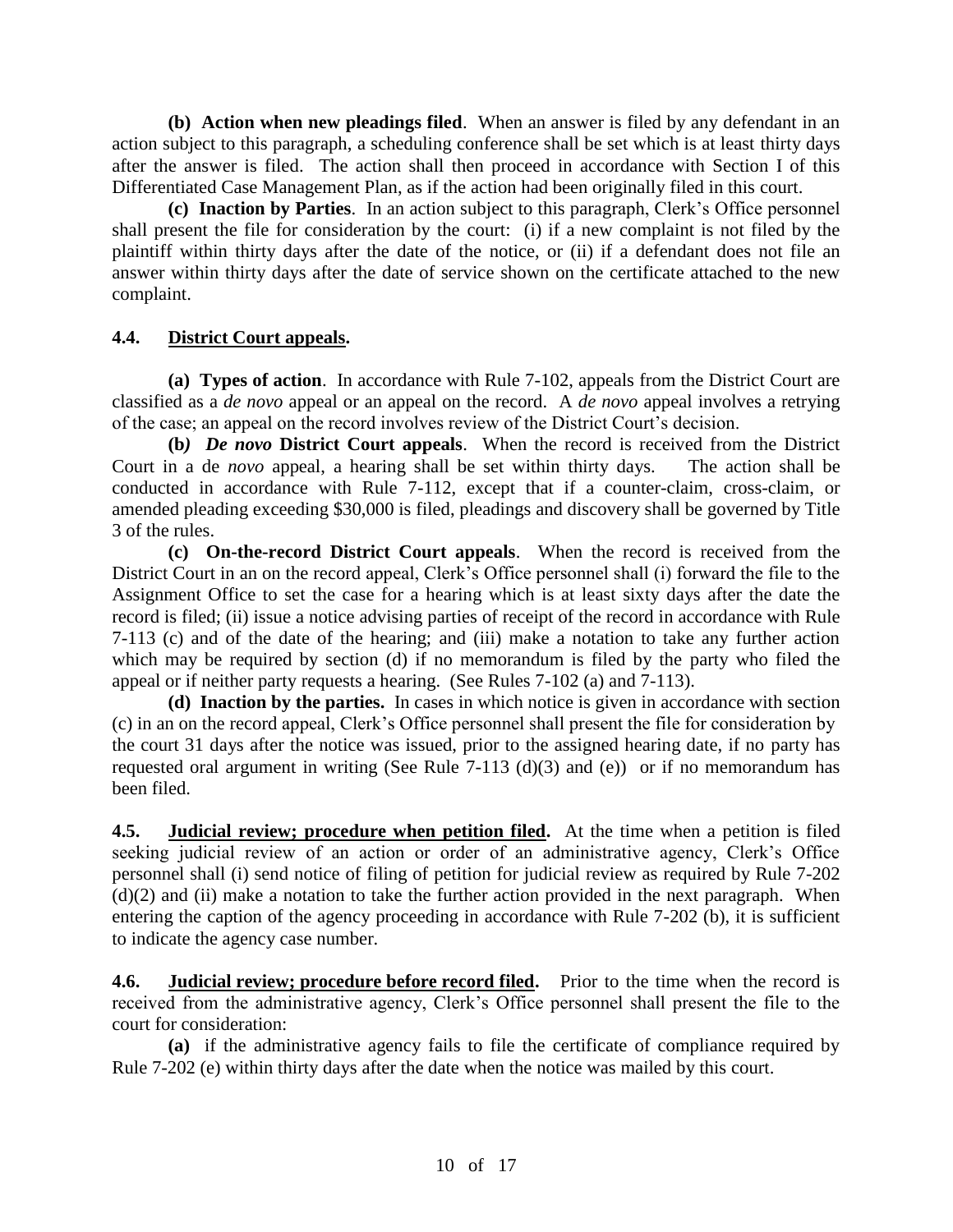**(b)** if any person files a response more than thirty days after the date when notice was given by the administrative agency, as shown in the certificate of compliance, as required by Rule 7-204 (c); or

**(c)** if the record is not filed by the administrative agency within sixty days of the date of the notice or any further time granted by the court, as required by Rule 7-206 (d).

## **4.7. Judicial review; procedure when record filed.**

**(a) Action when record filed**. At the time when the record is filed by the administrative agency, Clerk's Office personnel shall (i) issue notice to the parties in compliance with Rule 7- 206 (e) and take the other action indicated in this paragraph, (ii) forward the file to the Assignment Office to set a hearing which is at least ninety days after the record is filed, as required by Rule 7-208 (b), and (iii) make a notation to take the further action set forth in this paragraph.

**(b) Alcoholic beverages appeals**. If the record is filed by the Board of Liquor License Commissioners, the hearing date referred to in section (b) shall be on a regular hearing day of the second calendar month after that in which the record is filed (see, *Code*, Article 2B, Section 16-  $101(e)(3)$ ).

**(c) Waiver of hearing**. Clerk's Office personnel shall present the file for consideration by the court at any time when all parties have waived a hearing in writing (Rule 7-207).

**(d) Inaction of appealing party.** If no memorandum has been filed by the party seeking judicial review within thirty days after the notice was issued, the Clerk's Office personnel shall present the file for consideration by the court.

**(e) Application.** This section does not apply to judicial review of action of the Workers Compensation Commission.

**4.8. Judicial review; Workers Compensation record**. At the time when a record is filed by the Workers Compensation Commission, Clerk's Office personnel shall (i) issue notice to the parties in compliance with Rule 7-206 (e) and (ii) forward the file to the Assignment Office to set a scheduling conference which is at least thirty days after such filing. The action shall then proceed in accordance with Section I of this Differentiated Case Management Plan, as if the action had been originally filed in this court.

### **SECTION V JUVENILE PROCEDURES - DELINQUENCY**

**5.1.** Character of Action. These actions are those in which the court sits as a juvenile court for the purpose of delinquency proceedings. Information reports are not required.

**5.2 Emergency situations**. Requests involving pre-hearing detention and other emergency situations involving juveniles shall be immediately referred to the court and shall be scheduled by the State's Attorney's Office on an emergency and priority basis. If a petition has been filed, an initial appearance shall be held at that time.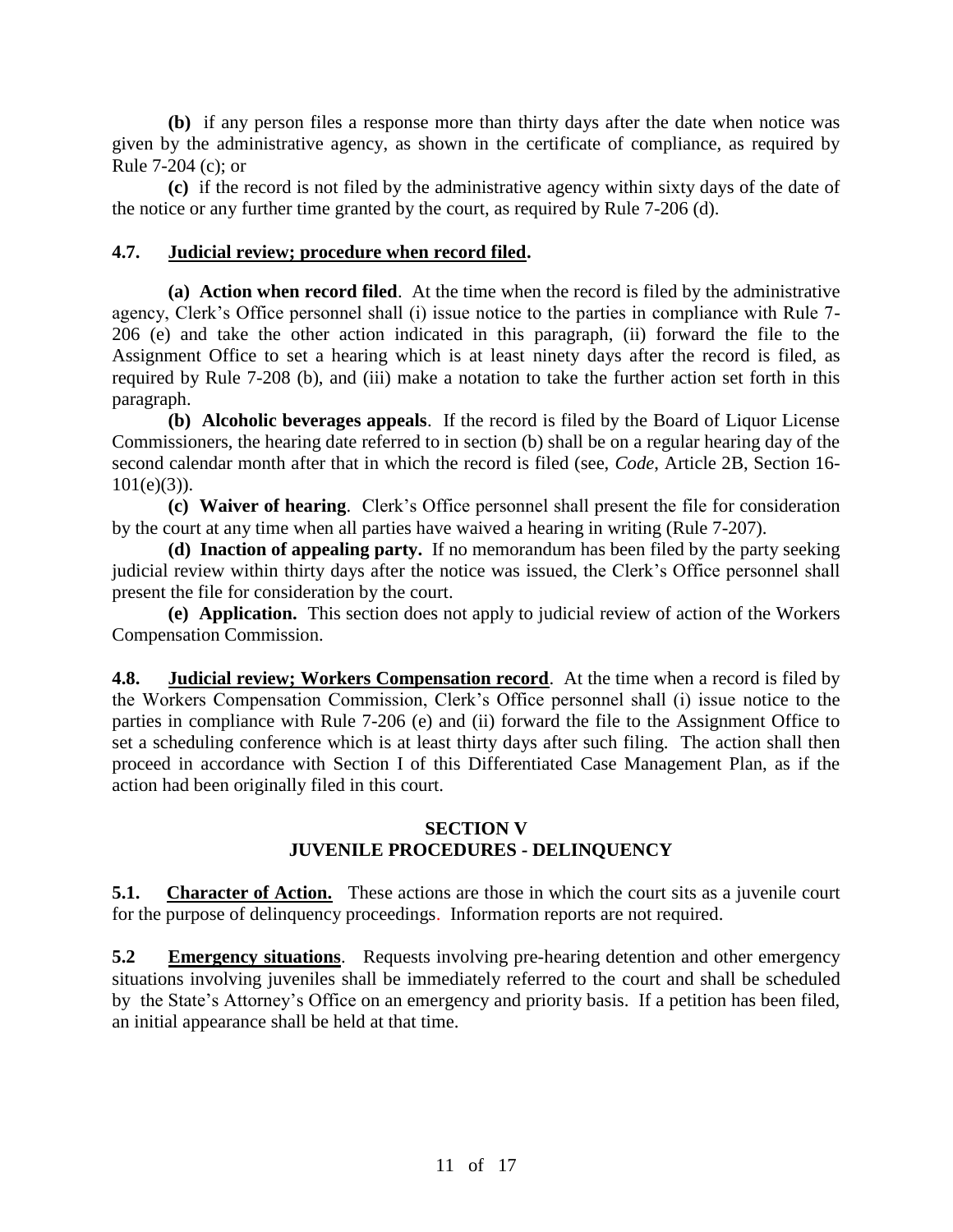# **5.3. Procedure when petition filed.**

**(a) Docketing**. If the respondent has been the subject of a prior proceeding, each new original petition shall be filed in a new proceeding.

**(b) Initial appearance**. At the time when an original petition is filed, the State's Attorney's Office shall notify the Assignment Office to set action for initial appearance on the next regular juvenile initial appearance court day, which is at least five days thereafter. Clerk's Office personnel shall include the date in the summonses issued in accordance with Rule 11-104, and take the other actions required by this paragraph.

**(c) Petitions involving delinquency**. If the petition alleges delinquency or requests waiver of jurisdiction, the matter shall be set for pretrial at the time of the initial appearance or by the Assignment Office at the time an attorney's appearance has been entered. Predisposition hearing shall be within thirty days of the initial appearance.

**5.4. Cancellation of appearance.** If the appearance of an attorney is entered in writing prior to the time of an initial appearance, Clerk's Office personnel shall notify the Assignment Office to have the action removed from the initial appearance calendar. If no date for a predisposition hearing has been set, the Assignment Office shall immediately arrange a date for a predisposition hearing.

**5.5**. **Juvenile regular hearing days**. The court shall normally hear juvenile cases eight days per month, on average, as directed by the county administrative judge. Changes in regular days, including addition of hearing dates to the court calendar shall be approved by the county administrative judge. Notwithstanding any other provision of this Differentiated Case Management Plan, the court shall make arrangements to conduct emergency detention hearings when requested by the Department of Juvenile Services.

# **5.6. Adjudicatory hearing.**

**(a) Generally**. Except as provided in section (b) of this paragraph, an adjudicatory hearing shall be held within sixty days of the date when the petition was served on the juvenile respondent unless a waiver petition is filed, in which case an adjudicatory hearing shall be held within thirty days after the court's decision to retain jurisdiction at the conclusion of the waiver hearing. This requirement may be changed only by the county administrative judge, upon motion made on the record within these time limits by the petitioner or the respondent, for extraordinary cause.

**(b) Effect of detention, shelter care or denial of waiver**. If the respondent is in detention or shelter care, the adjudicatory hearing must be within thirty days after the date on which such detention or shelter care was ordered by the court. Similarly, if the court denies waiver of jurisdiction, an adjudicatory hearing must be held within thirty days of the date of the denial.

**5.7 Disposition hearings.** The date of disposition hearings in proceedings involving delinquency, if not established by the court at the adjudicatory hearing, shall be established immediately thereafter by the Assignment Office, preferably on a regular juvenile day, which is not more than thirty days after the adjudicatory hearing.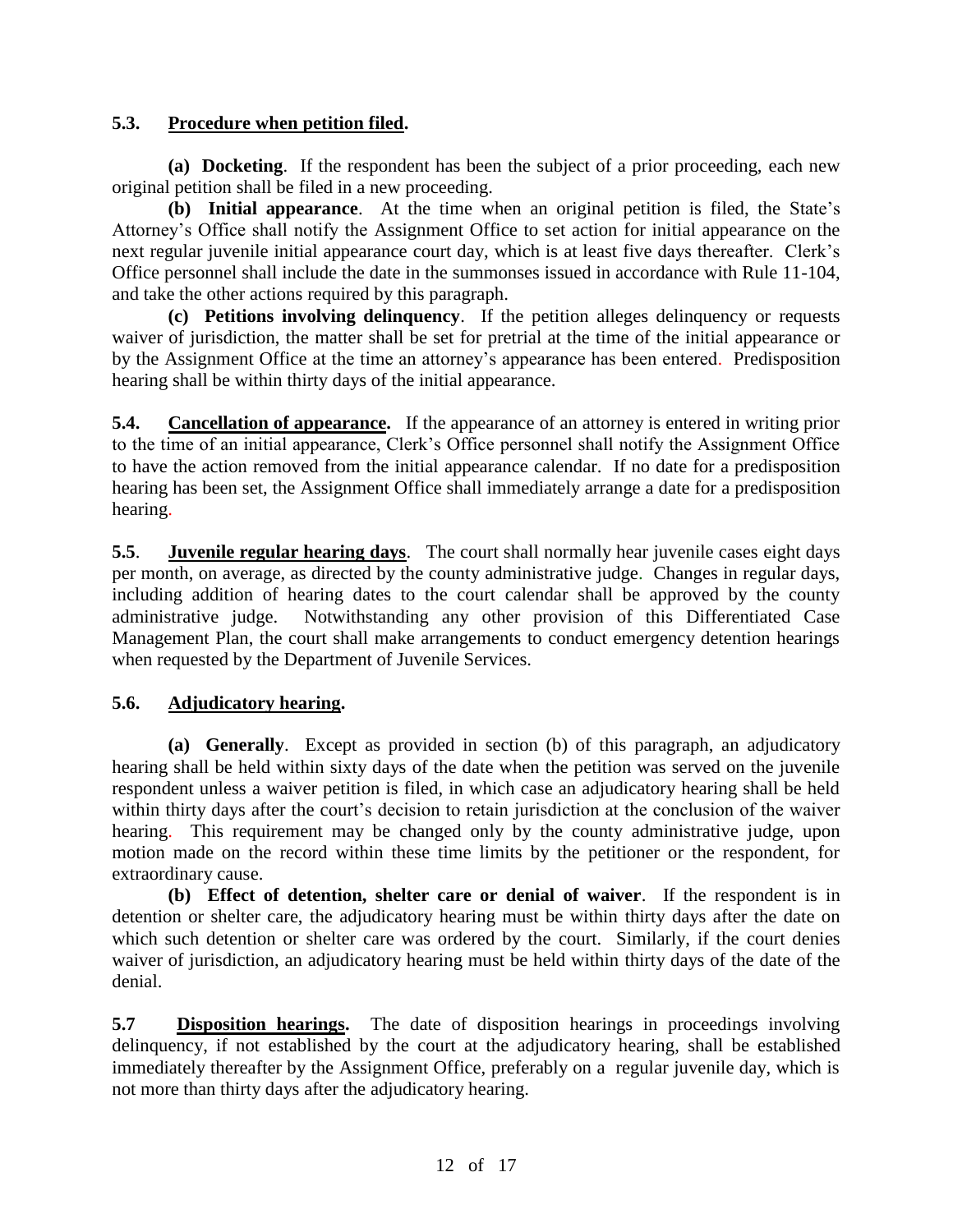**5.8 Revocation of probation hearings.** If a petition for revocation of probation is filed in a proceeding involving delinquency, the Assignment Office shall (i) place the action on the calendar for the next regular juvenile day which is at least five days thereafter, for initial appearance, and (ii) place the action on the calendar for hearing on the next regular juvenile day which is at least fourteen days after the date of the initial appearance. Department of Juvenile Services personnel shall prepare and forward to the court a proposed order to show cause setting forth those dates in accordance with Rule 11-116.

# **5.9. Assignment of other proceedings.**

**(a) Delinquency proceedings**. The Assignment Office may assign hearings for review of probationary status and hearings regarding termination of commitment of jurisdiction in delinquency proceedings on a regular juvenile day on the request of the State's Attorney, the respondent's attorney or the Department of Juvenile Services if (i) the request is made at least five business days before the hearing, (ii) the person making the request indicates that the date is satisfactory to all other parties and counsel, and (iii) the assignment shall not affect the ability of the court to dispose of all juvenile matters assigned on that day.

**(b) Other petitions or motions**. At the time when any other motion or request is filed in a juvenile proceeding, including requests relating to termination of commitment or jurisdiction or for review of the status of a proceeding, the Assignment Office shall issue a notice of hearing in accordance with this section 5.8.

**(c) Time of hearing**. Except as provided with respect to hearing of matters involving revocation of probation, all hearings referred to in this paragraph shall be assigned to the calendar of the next regular juvenile day

# **SECTION VI JUVENILE PROCEDURES - CINA, CINS & TPR**

**6.1 Character of actions.** These actions are those in which the court sits as a juvenile court other than delinquency proceedings, including CINA (Child in Need of Assistance), CINS (Child in Need of Supervision), and TPR (Termination of Parental Rights) cases. Information reports are not required. The provisions of this section include proceedings filed in the juvenile court in accordance with Section 3, Subtitle 8 of the *Courts & Judicial Article* of *the Maryland Annotated Code* and Rule 11-501 of the Maryland Rules.

**6.2 Emergency situations.** Requests involving shelter care and other emergency situations involving juveniles shall be immediately referred to the court and shall be scheduled by the Assignment Office on an emergency and priority basis. If a petition has been filed, an initial appearance shall be held at that time.

# **6.3. Procedure when petition filed.**

**(a) Docketing**. Notwithstanding the fact that the respondent may have been the subject of a prior proceeding, each new original petition shall be filed in a new proceeding.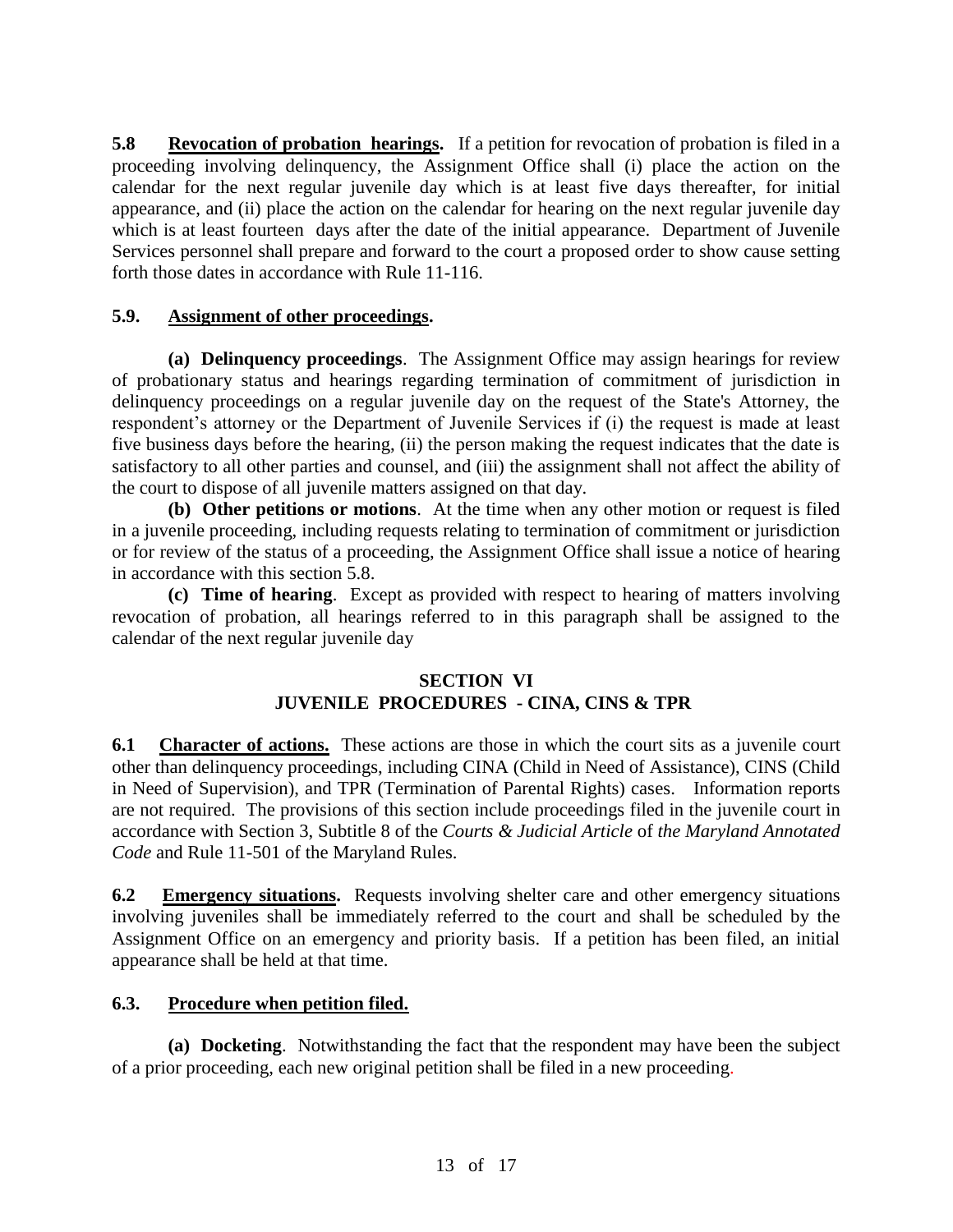**(b) Initial appearance**. At the time when an original petition is filed, the Department of Social Services shall notify the Assignment Office to set the action for an initial appearance on the next regular CINA court day, which is at least five days thereafter. Clerk's Office personnel shall include that date in the summonses issued in accordance with Rule 11-104, and take the other actions required by this paragraph.

**(c) Petition not involving delinquency.** Unless a date has been previously established by the Assignment Office, in proceedings not involving delinquency, Clerk's Office personnel shall indicate in the summonses that the date of the adjudicatory hearing shall be established at the initial appearance.

# (d) **Petition for Termination of Parental Rights.**

**(i)** Upon the filing of a petition for guardianship with right to consent to adoption, a scheduling order shall be prepared by the Assignment Office and sent to all parties of record, the Office of the Public Defender (with a copy of the petition) and to the Family Services Coordinator. The scheduling order shall contain the following:

a. Trial date- to be set at approximately 150 days from the filing date;

b. Status hearing date- to be set approximately 45 days from filing date. Matters such as service of parties, availability of future dates, scheduling of mediation shall be discussed;

- c. Pretrial hearing date- to be set approximately 120 days from filing date;
- d. A statement that discovery shall be completed by the pretrial hearing;
- e. A statement that mediation shall be completed by the pretrial hearing.
- (ii) A mediation order shall be prepared and signed upon filing of the petition.

(iii) Personnel in the Clerk's Office shall forward to chambers for review all documents received on all TPR matters awaiting trial, once the document has been docketed.

(iv) The Office of Family Services shall maintain a checklist on all TPR matters to ensure that the case proceeds expeditiously. TPR matters awaiting trial shall be reviewed bi-weekly by the family services coordinator or the administrative judge

**6.4 Cancellation of initial appearance.** If the appearance of an attorney is entered in writing prior to the time of an initial appearance. Clerk's Office personnel shall notify the Assignment Office to have the action removed from the initial appearance calendar. If no date for adjudicatory hearing has been set, the Assignment Office shall immediately arrange a date for the adjudicatory hearing.

**6.5. CINA / CINS / TPR regular hearing days**. The court shall normally hear CINA (Child in Need of Assistance), CINS (Child in Need of Supervision) and TPR (Termination of Paternal Rights) cases three days per month, as directed by the county administrative judge. In CINA cases, settlement conferences shall be scheduled, usually on the Friday before the CINA hearing. Changes in regular days, including addition of hearing dates to the court calendar must be approved by the county administrative judge. Notwithstanding any other provision of this Differentiated Case Management Plan, the court shall make arrangements to conduct emergency shelter hearings when requested by the Department of Social Services.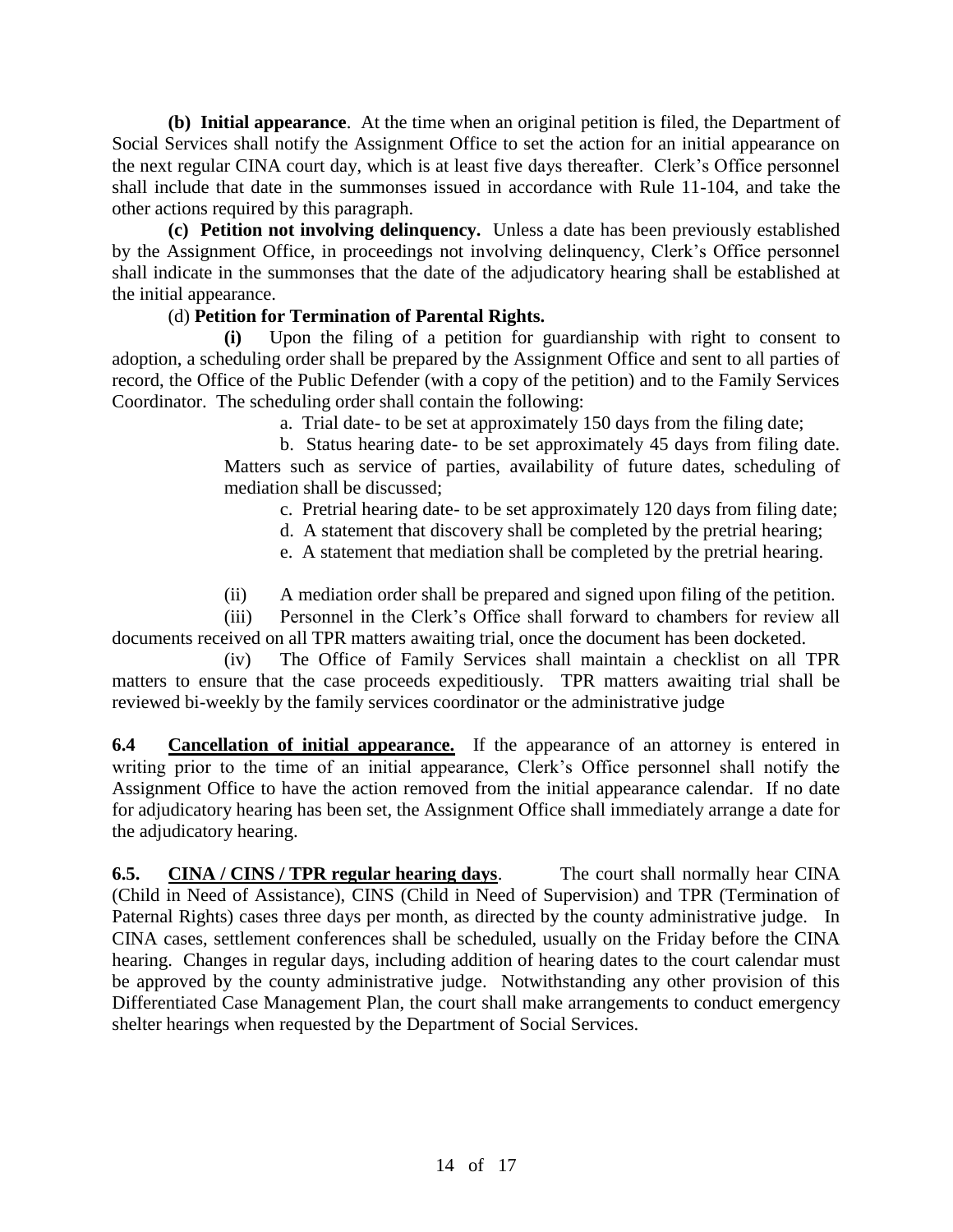# **6.6 Postponements.**

**(a) Generally.** As a general rule, postponements will not be granted in CINA and TPR cases. No postponement will be granted unless extraordinary circumstances and justice warrant such action. All motions for postponements shall be submitted to the administrative judge for consideration, or in the absence of the administrative judge, to the senior associate judge.

**(b) Motions.** Absent extraordinary circumstances, all motions for postponements must:

(i) Be in writing;

(ii) Be submitted as soon as the need for the postponement is discovered, preferably not less than five business days before the hearing date;

(iii) Include the reason for requesting a postponement (the underlying, unforeseen event);

(iv) Include the position of all parties and their counsel;

(v) Include the next available dates for all parties and their counsel, within the time constraints imposed by law or the Maryland Rules.

**(c) Granting of motion; rescheduling.** If a postponement is granted, the matter shall be reset for hearing as soon as possible. Postponed cases shall be identified on the court's docket as having been previously postponed and shall remain on the CINA docket each day until the hearing is concluded.

# **6.7 Continuances.**

**(a) Generally.** As a general rule, continuances will not be granted, and cases shall be heard and concluded on the same day or on consecutive days. If the case cannot be concluded in one day and cannot be heard on the next regular court date, the case shall have to be continued to another date. The presiding judge may continue a case in which testimony has begun, provided that the matter is reset and resumed as soon as possible.

**(b) Motions.** A motion to continue the case shall be made on the record and must be for a compelling reason.

**(c) Granting of motion; rescheduling.** If a continuance is granted, the matter shall be reset for hearing as soon as possible. Continued cases shall be identified on the court's docket as having been previously continued and shall remain on the CINA docket each day until the hearing is concluded

# **6.8. Adjudicatory hearing.**

**(a) Generally**. Except as provided in section (b) of this paragraph, an adjudicatory hearing shall be held within sixty days of the date when the petition was served on the juvenile respondent. This requirement may be changed only by the county administrative judge, upon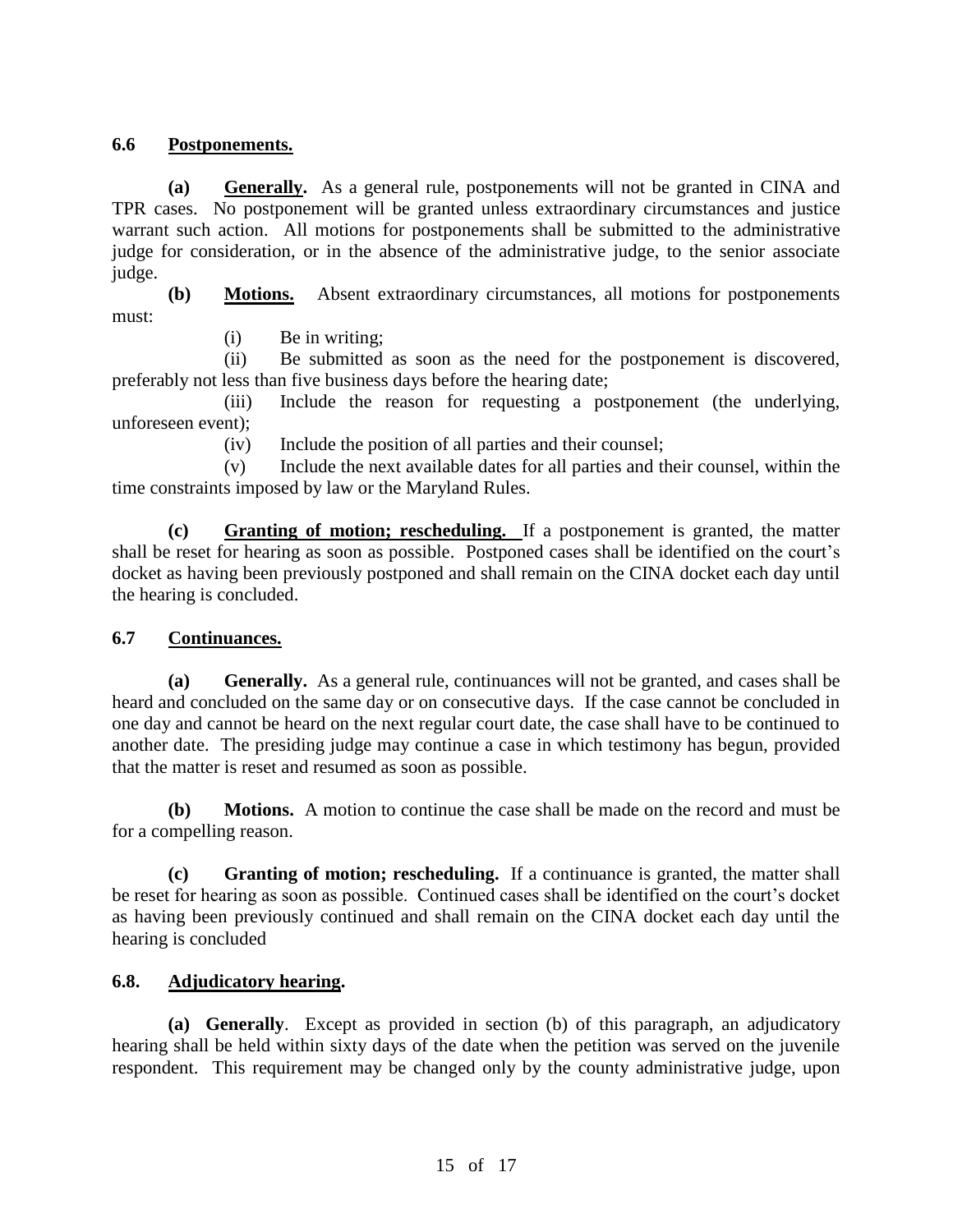motion made on the record within these time limits by the petitioner or the respondent, for extraordinary cause.

**(b) Effect of shelter care**. If the respondent is in shelter care, the adjudicatory hearing must be within thirty days after the date on which such shelter care was ordered by the court.

**(c) Settlement conference.** In CINA shelter-care cases, a settlement conference shall be conducted prior to the adjudicatory hearing.

**6.9 Disposition hearings.** The court shall hold a separate disposition hearing after an adjudicatory hearing. The disposition hearing shall be held on the same day as the adjudicatory hearing unless on its own motion of motion of a party, the court finds that there is good cause to delay the disposition hearing to a later day. If the court delays a disposition hearing, it shall be held no later than thirty days after the conclusion of the adjudicatory hearing, unless good cause is shown.

## **6.10. Assignment of other proceedings.**

**(a) Review hearings.** Following disposition in a CINA, CINS or TPR case, the Assignment Office shall set the matter for a review hearing no more than six months from the date of disposition and every six months thereafter until the case is closed.

**(b) Modification of non-delinquency orders**. When a request is filed to modify any order relating to custody or support in a proceeding not involving delinquency, the Assignment Office shall assign the matter for hearing as a priority matter. Such notice shall be given on the earlier of (i) fifteen days after the request is filed or (ii) the date when any person has filed a response to such request.

**(c) Other petitions or motions**. At the time when any other motion or request is filed in a juvenile proceeding, including requests relating to termination of commitment or jurisdiction or for review of the status of a proceeding, the Assignment Office shall issue a notice of hearing in accordance with this paragraph 6.7.

**(d) Time of hearing**. In non-delinquency proceedings, the hearing shall be assigned as a priority matter.

This plan is approved this day of January, 2012.

\_\_\_\_\_\_\_\_\_\_\_\_\_\_\_\_\_\_\_\_\_\_\_\_\_\_\_\_\_\_\_\_\_\_\_\_\_\_\_\_

Warren J. Krug, Administrative Judge Circuit Court for Calvert County, Maryland

 $\overline{a}$ 

Rules, Title 10, Chapter 600

<sup>&</sup>lt;sup>2</sup> Rules, Title 9, Chapter 100

<sup>&</sup>lt;sup>3</sup> Rules, Title 9, Chapter 100

<sup>4</sup> Rules, Title 10, Chapters 100, 200, 300, 700

 $<sup>5</sup>$  Rules, Title 10, Chapters 100, 500, 700</sup>

 $6$  Rule 15-101 (Uniform Arbitration Act) and Title 15, Chapter 400 (Health Claims Arbitration)

<sup>7</sup> Rule 14-401